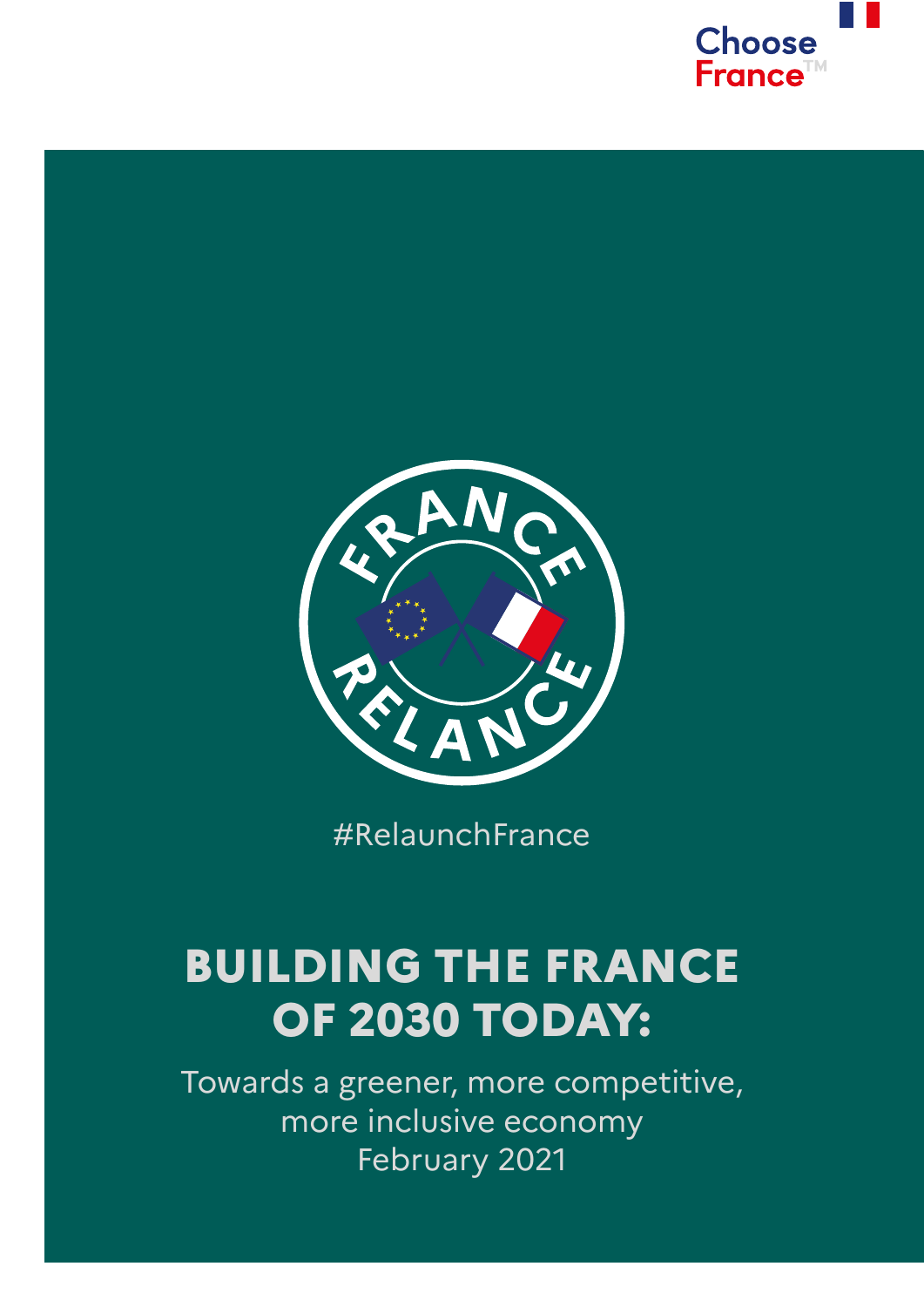

## **"France Relance" or "Relaunch France", France's economic stimulus plan, was presented by the French government on September 3, 2020. Its implementation began in late 2020 and will continue until 2022.**

The plan is part of phase three of France's response to the crisis and supplements the urgent economic measures implemented since March 2020 and the support plans launched since summer 2020 to support the most severely affected sectors.

**With a budget of €100 billion, including €40 billion in funding from the European Union (from the "Next Generation EU" plan), "Relaunch France" has a clear strategic objective: to start building the France of 2030 by transforming the economy, with a focus on three key areas:**

- Supporting the transition to a greener, more sustainable economy: Ecological transition: €30 billion ring-fenced.
- Creating the most favorable conditions for businesses to grow and protect jobs: Competitiveness: €34 billion ringfenced.
- Ensuring solidarity between generations, regions and all French citizens: Cohesion: €36 billion ring-fenced.

"Relaunch France" will enable the country to "transform the crisis into an opportunity, by prioritizing investment in the most promising areas that will form the economy and jobs of the future" (Emmanuel Macron, President of France).

## **The plan includes ambitious government investments and tangible measures to be applied by businesses immediately or over the very short-term:**

• A more attractive tax policy, with a significant reduction of €20 billion, from 2021, in the tax burden placed on the industrial activities of businesses, together with a corporate tax rate that has been steadily reduced since 2017 (from 33.33% in 2017, to 26.5% in 2021, to 25% in 2022) and a guarantee from the Prime Minister that there will be no tax rises before the end of the President's fiveyear term.

- A boost to the equity capital of micro-enterprises, SMEs and mid-size companies.
- Support for investment in different regions, strategic sectors and in the technologies of the future, including hydrogen, healthcare, industrial inputs, quantum technologies and agri-food in particular, with an initial budget of €1 billion in public funding, including the employer's contribution of an additional €1 billion, which was announced by the government on February 6. 2021.
- Provision of "turnkey" sites, allowing new industrial operations to be set up.
- Government initiatives to support the modernization, digitalization and greening of industrial activities.

Employment is also one of the plan's key cross-cutting priorities, with measures that will enhance the employability of young people entering the labor market and adapt the skills of employees to the sectors of the future. Also being rolled out is the long-term partial employment (APLD) scheme, coupled with a training plan for those who are temporarily inactive.

## **"Relaunch France" has the potential to create new markets, thanks to the large-scale investments and government programs being deployed, generating a raft of opportunities for businesses to grasp in these sectors:**

- **€6 billion** to transform medical and social care institutions, restructure healthcare services and modernize digital tools in the healthcare field.
- **€6.7 billion** to improve energy efficiency, primarily by upgrading heat insulation in public and private buildings.
- **€3.1 billion** to develop clean mobility (bicycles, public transport, clean vehicles, etc.).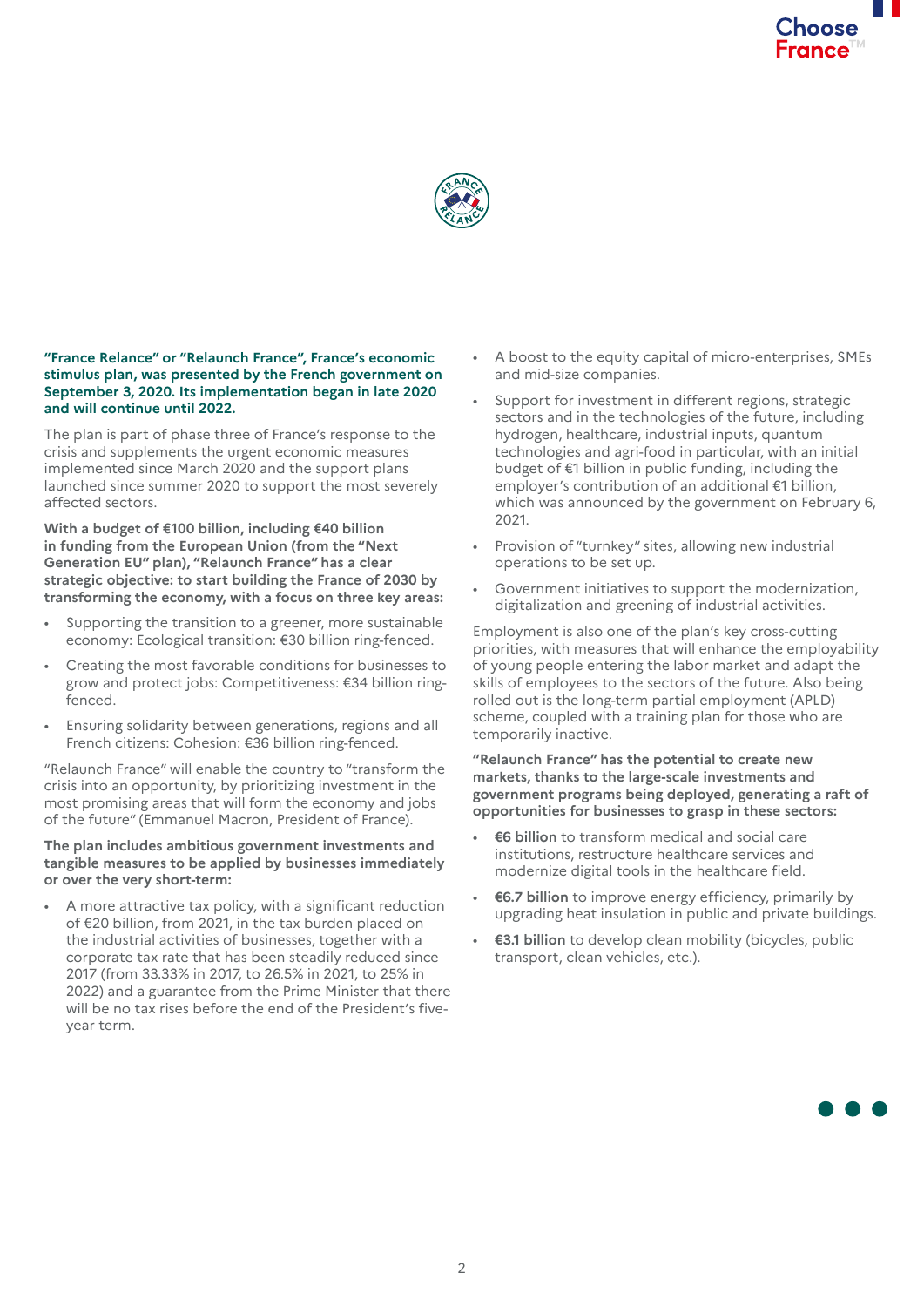



**The French government's desired method proposes measures that are legible, accessible and quick to implement – tools are made available to businesses, enabling them to take ownership of the measures, select those applicable to them, and monitor the balance sheet data made public:**

- A single site intended for businesses that may potentially benefit from "Relaunch France"
- A schedule of open calls for proposals or for proposals planned by 2022 in connection with the plan
- A specific guide for industrial businesses
- A monthly operating report on the usage assessment of the main schemes
- An interactive focus on the assessment of support for industrial investments
- An interactive focus on support for the decarbonization of industry

## **Initial data:**

- At the end of 2020, €11 billion of the €100 billion stimulus plan was committed, of which €9 billion was actually paid out. The Minister for the Economy, Finance and Recovery has set the target for 2021 of providing an additional €40 billion.
- Nearly 920 investment projects already supported, representing €3.7 billion in investments (businesses) and €838 million in state aid (as at December 31, 2020).
- These include: 65 (re)location projects in strategic sectors (healthcare, critical inputs for industry, electronics, agri-food, telecommunications), which will eventually create 3,000 industrial jobs, and preserve 7,000 jobs; 253 projects supported in industrial regions, of which 69% in regions considered fragile, will create over time more than 5,000 jobs.

#### **THIS PRO-BUSINESS STRATEGY AND THIS EFFORT TO MAKE PUBLIC POLICIES CLEARER AND MORE EFFECTIVE WILL CONTINUE TO BE PURSUED ALONGSIDE THE MAJOR STRUCTURAL REFORMS ALREADY UNDERTAKEN SINCE THE START OF THE PRESIDENT'S FIVE-YEAR TERM, WHICH TARGET LABOR LAW FLEXIBILITY AND PREDICTABILITY, VOCATIONAL TRAINING AND A REDUCTION IN THE TAX BURDEN.**

**The reforms implemented prior to the crisis have borne fruit:**

- In terms of economic growth and employment, France posted a pre-crisis growth rate higher than the euro zone average (+1.5% in 2019, versus +1.3%, source: Eurostat), the lowest unemployment rate in the last 10 years (under 8%) and an unprecedented level of job creation (+500,000 jobs in two years).
- In terms of investment attractiveness, France became the leading European destination for international investment projects in 2019 for the first time in its history (EY France Attractiveness Survey, 2020), enabling 40,000 jobs to be created or safeguarded across the country over the course of the year (Business France Annual Report 2019 – Foreign investment in France).
- In terms of innovation and talent, by fostering a more favorable environment for innovation and talent training, as highlighted this year by the Academic Ranking of World Universities (Shanghai Ranking), in which France is ranked third in the world with 30 establishments, including five in the top 100.

When the crisis hit, France was more competitive, innovative and prosperous for international investors than at any time in its history. The fruit of the reforms already undertaken, combined with the widescale measures introduced by "Relaunch France", will help to reinforce this dynamic in the long term.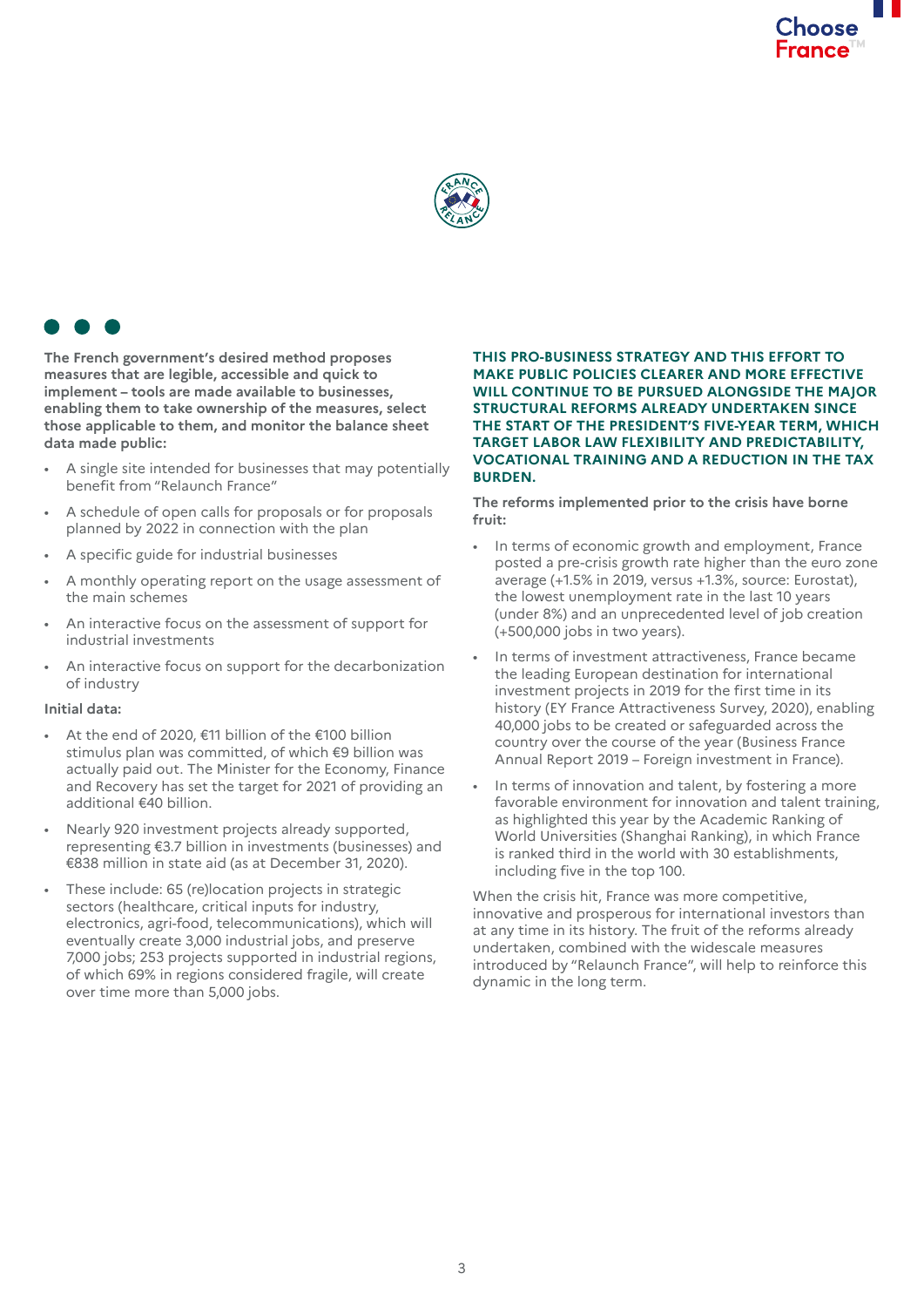

**ANGLAN** 

**PELANCHA** 

were Co we<br>LANG ANG AL

AN&ANCSANEANCS<br>Cu & Percente Percente<br>AANG <ANAANG <AN

ؘڿۄڛڿؼڗڿۄڛڿڛڿ؆ڿۄڛٚڎۼڮڗڝڗؿڔڿڮڗڿڮؾڿڛڝڮڹڿڝۄڿ<br>ۻڸڔڝ؇ۄ؆ۄڿۄڛڿۄ؆ڝ۫ؠڔڿؠۄڋۄڛڿؠۄڋۮڿڛڿؠڛڿۮۄۺڿۼڔڿۮۄۺڿؠڔڿۮۄۺڿؠڔڿۮۄۺڿڝڕڿۮۄۺڿڝڔڿۮۄۺڿڝڔڿۮۄۺڿڝڔڿۮۄۺڿڝڔڿۮۄۺڿڝڔڿ<br>ٛؠڿڛڿؠۻڿؠۻڿؠڗڿۄۺڿڝڔڿۮۄۺڿۺڿۮۄۺڿڡؠڔڿۮۄۺڿڛڿۮۄۺڿؠڔڿۮۄۺڿؠڔڿ<br>ٛڒۅڛڿڡۣڛڿؠڔڿؠڛڿڡۣؠڔڿۮڛڿڡڛ

**ANCYANA**<br>RELANGAN

**ANGANCY** 

**PELANC** 

**ANCARA**<br>REANGAL

 $AM<sub>C</sub>$ 

**ENGANCY ANGEL** 

# **BUILDING THE FRANCE DULLED IN STRANGE IN STRANGE IN STRANGE IN STRANGE IN STRANGE IN STRANGE IN STRANGE IN STR**<br>BUILDING THE FRANCE PRESS OF THE FRANCE IN STRANGE IN STRANGE IN STRANGE IN STRANGE IN STRANGE IN STRANGE IN **NeANC PELAND BOOSTING BUSINESS ANGREAN SEARCH OF 2030 TODAY COMPETITIVENESS AND INVESTING IN SKILLS** CH 4PP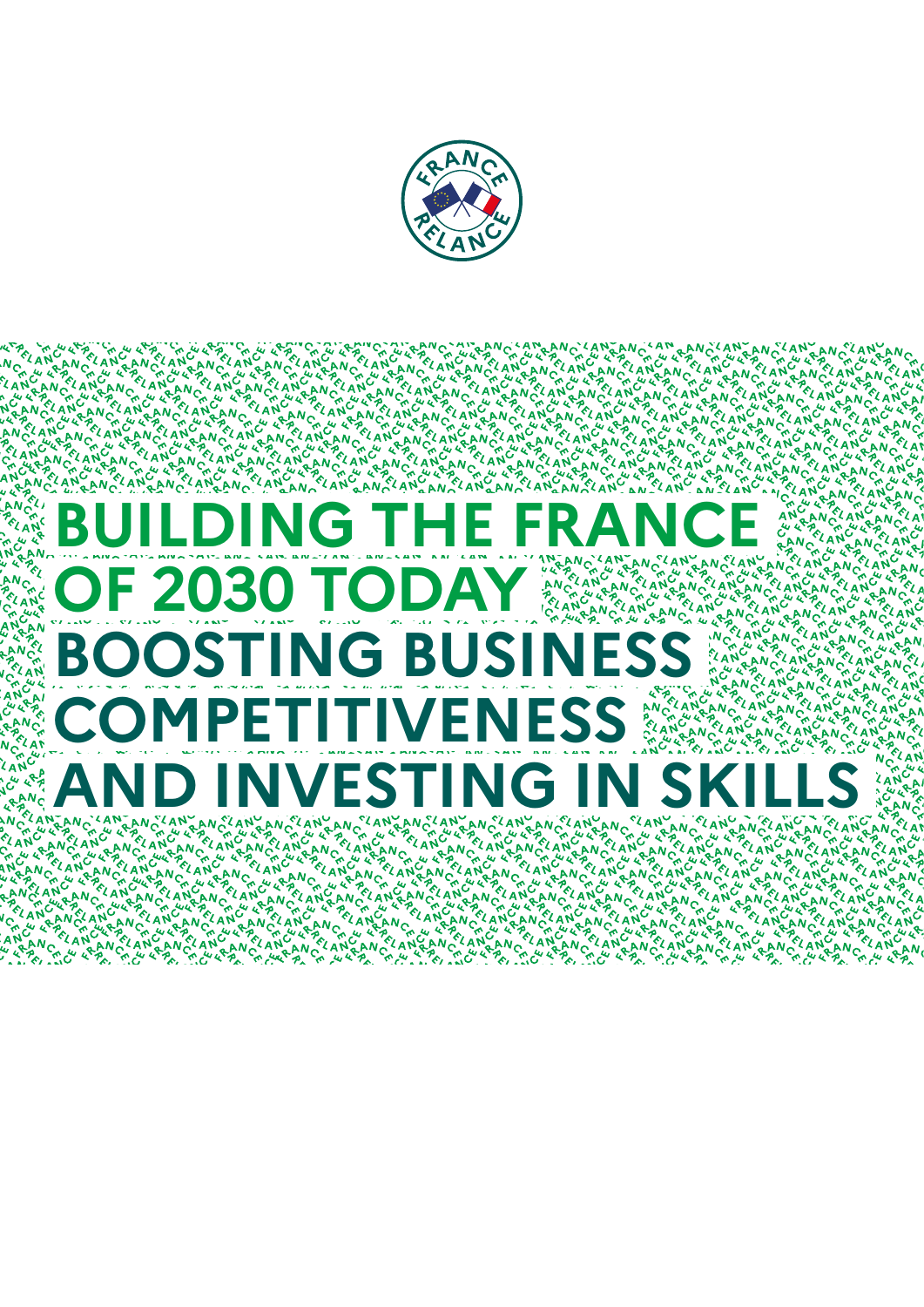



#### **THE "RELAUNCH FRANCE" INITIATIVE PAVES THE WAY FOR TANGIBLE, FAR-REACHING INITIATIVES THAT WILL BENEFIT BUSINESSES. THE AIM IS TO OFFER THEM AN EVER MORE COMPETITIVE BUSINESS ENVIRONMENT THAT ENCOURAGES FIRMS TO SET UP IN FRANCE, WHILE PLACING AN EMPHASIS ON SKILLS DEVELOPMENT TO TRAIN AND SUPPORT YOUNG PEOPLE AND EMPLOYEES IN THE STRATEGIC PROFESSIONS OF TOMORROW.**

A strategy to enhance the competitiveness of businesses based in France

## **1. Significant and lasting cuts to production taxes, totaling €20 billion over 2021-2022 (€10 billion/year from January 1, 2021).**

#### **Which taxes are targeted?**

The cuts will include:

- \ A 50% reduction in corporate value added tax (CVAE) and property taxes on industrial sites (built-up property tax and business property tax (CFE)).
- \ A reduction in the capping rate from 3% to 2% of the regional economic contribution based on value added.

#### **How can firms benefit from the measures?**

These measures have been included in the 2021 French government budget bill and will automatically apply, as of January 1, 2021, to the taxes payable by businesses for that year.

#### **Which businesses are eligible?**

All French-based businesses that are liable for the taxes targeted by the cuts.

#### **2. A €3 billion boost to the equity capital of microenterprises/SMEs and mid-size companies to support their growth.**

#### **What measures will be implemented?**

Two major measures have been rolled out to put financial savings to use in consolidating the capital of micro-enterprises/ SMEs and mid-size companies:

- A €1 billion government guarantee from Bpifrance to cover financial investments that fall within the scope of "Relaunch France" in view of their contribution to a sustainable economic recovery.
- Between €10 billion and €20 billion in long-term participating loans granted by banks to micro-enterprises/ SMEs and mid-size companies, which will be covered by a partial government guarantee.

#### **How can firms benefit from the measures?**

By contacting Bpifrance and banks.

#### **Which businesses are eligible?**

Micro-enterprises/SMEs and mid-size companies.

#### **What are the results?**

As of January 12, 2021, 123 funds have already been labelled "Relaunch France". The equity loan facility was for its part finalized in January 2021 and is expected to benefit businesses from March 2021 onwards.

#### **3. Supporting exports from France by SMEs and mid-size companies, to the tune of €247 million.**

#### **What measures will be implemented?**

- \ "Export vouchers": The government will cover up to 50% of the cost of attending international trade fairs or using export support services.
- \ "VIE vouchers": The government will contribute €5,000 to the cost of VIE international internship programs.
- Free, tailored market intelligence for exporters.

#### **How can firms benefit from the measures?**

By contacting the France Export Team.

#### **What are the results?**

As of December 31, 2020, 1,237 businesses have already benefited from export vouchers and 69 have already benefited from VIE recruitment assistance.

A €2 billion action plan to speed up the establishment or reestablishment of industrial operations in France

#### **4. Support for industrial investment in strategic sectors to secure value chains, amounting to €600 million over 2020- 2022.**

#### **What measures will be implemented?**

Subsidies will be granted to successful applicants within the scope of calls for proposals managed by the Businesses Directorate (Ministry for the Economy, Finance and the Recovery) in conjunction with Bpifrance.

- Strategic industries targeted: healthcare, critical industrial inputs, electronics, agri-food, telecommunications, aerospace, automotive industry.
- A first call for proposals, launched in August 2020, has been extended until June 1, 2021; other calls for proposals will follow in 2021 and 2022 to identify future projects that are currently less mature. A schedule of calls for proposals that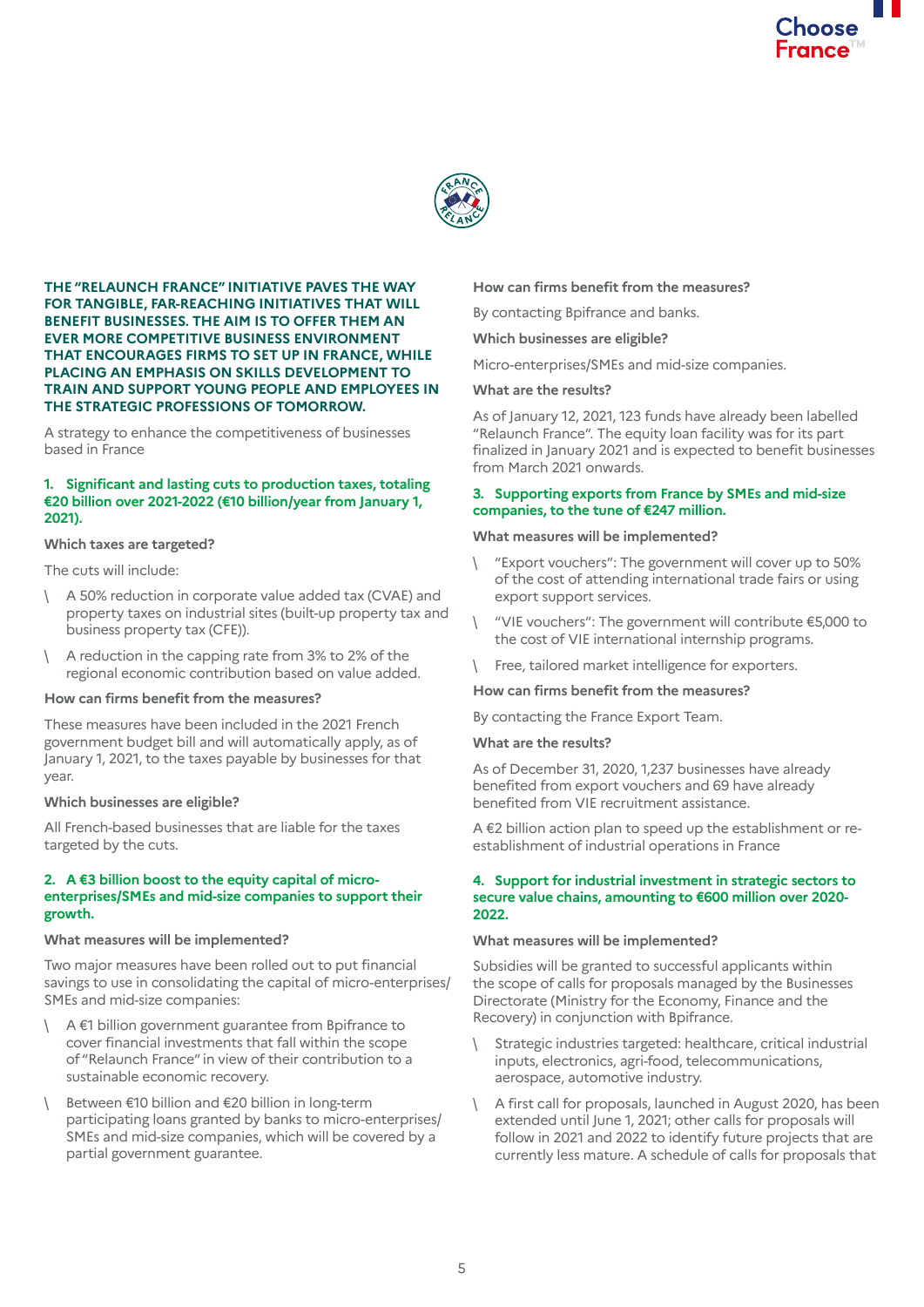

are either open or planned by 2022 within the scope of the plan is available online:<www.economie.gouv.fr>

## **Which businesses are eligible?**

All industrial firms in the sectors in question may apply. Refer to the selection criteria in the specifications.

#### **How can firms benefit from the measures?**

The call for proposals "Recovery plan for industry – strategic sectors" is open until June 1, 2021, with filing dates planned for March 31 and June 1, 2021. The expected proposals must be worth at least €200,000 for the aerospace and automotive sectors and at least €1,000,000 for the other sectors (healthcare, agri-food, electronics and industry inputs).

#### **What are the results?**

As of February 9, 2021, 65 proposals have already been selected across the country. They represent €1 billion in investments (businesses), who will benefit from €268 million in state aid and will ultimately create 3,000 industrial jobs and preserve 7,000.

#### **5. Support for industrial investments with a strong socioeconomic impact in France's regions, amounting to €400 million over 2020-2022.**

#### **What measures will be implemented?**

Subsidies will be granted to the applicants selected within the context of calls for proposals issued by each region.

Priority is given to projects in the country's 148 designated industrial areas.

#### **Which businesses are eligible?**

All industrial firms can apply. Refer to the selection criteria in the specifications.

#### **How can firms benefit from the measures?**

By consulting the calls for proposals online. Applications are selected on an ongoing basis until the funds are exhausted.

#### **What are the results?**

As of December 15, 2020, 253 proposals were selected. They represent €1.4 billion in industrial investments, including nearly €143 million in state aid, and the creation of more than 5,000 new jobs. Sixty-nine percent of winning proposals are located in regions considered fragile.

On February 6, 2021, the government announced an additional €1 billion contribution to this budget, increasing state aid for industrial investments to €2 billion.

Government programs of a structural nature, to create an attractive, simplified environment for firms seeking to set up industrial operations

### **6. Rehabilitation by the government of 900 hectares of industrial brownfield sites and artificialized land, at a cost of €300 million.**

## **What measures will be implemented?**

The €300 million "Brownfield" fund was created within the scope of "Relaunch France" to support and speed up the reuse of artificialized land (900 hectares), of which €40 million is managed by the French Environment and Energy Management Agency (ADEME). Based on a rationale of sustainable land planning, the program is geared towards facilitating business relocation and will smooth the way for operations currently held back by an excessive financial shortfall. In total, the fund should enable approximately 900 hectares of brownfield land to be rehabilitated at nearly 230 sites.

## **How can firms benefit from the measures?**

Industrial firms will benefit from this measure as of 2022, thanks to the availability of new "ready-to-use" sites whose decontamination, demolition and requalification will have been financed by the government and local authorities. A number of these sites are set to be added to the list of 78 "turnkey" sites published in 2020, which are already available for new industrial activities, or will be very shortly. A first call for proposals led by ADEME is open until February 25, 2021 to identify, via local authorities, developers and real estate developers in polluted former industrial sites where the former occupant failed to meet their responsibilities.

#### **7. Modernizing national transport infrastructures to simplify intermodal transport.**

#### **What measures will be implemented?**

Over 2020-2022, the government will fast-track the projects launched to modernize and improve national transport infrastructures, which will contribute to the development and economic prosperity of businesses and the regions at a structural level.

The funding provided will include €550 million to speed up infrastructure work (excluding rail and maritime freight), €4.7 billion for rail transport and €200 million to reduce the environmental impact of ports.

The planned modernization work (targeting the rail network, rail freight, maritime ports, the river network, digital infrastructures for maritime affairs and the acceleration of the shift from cars to public transport) will contribute to France's overall competitiveness. It will result in smoother logistics, benefiting all users of the country's transport networks, as well as businesses operating industrial sites, storage warehouses and agricultural sites, whose production or storage facilities will be better served across France.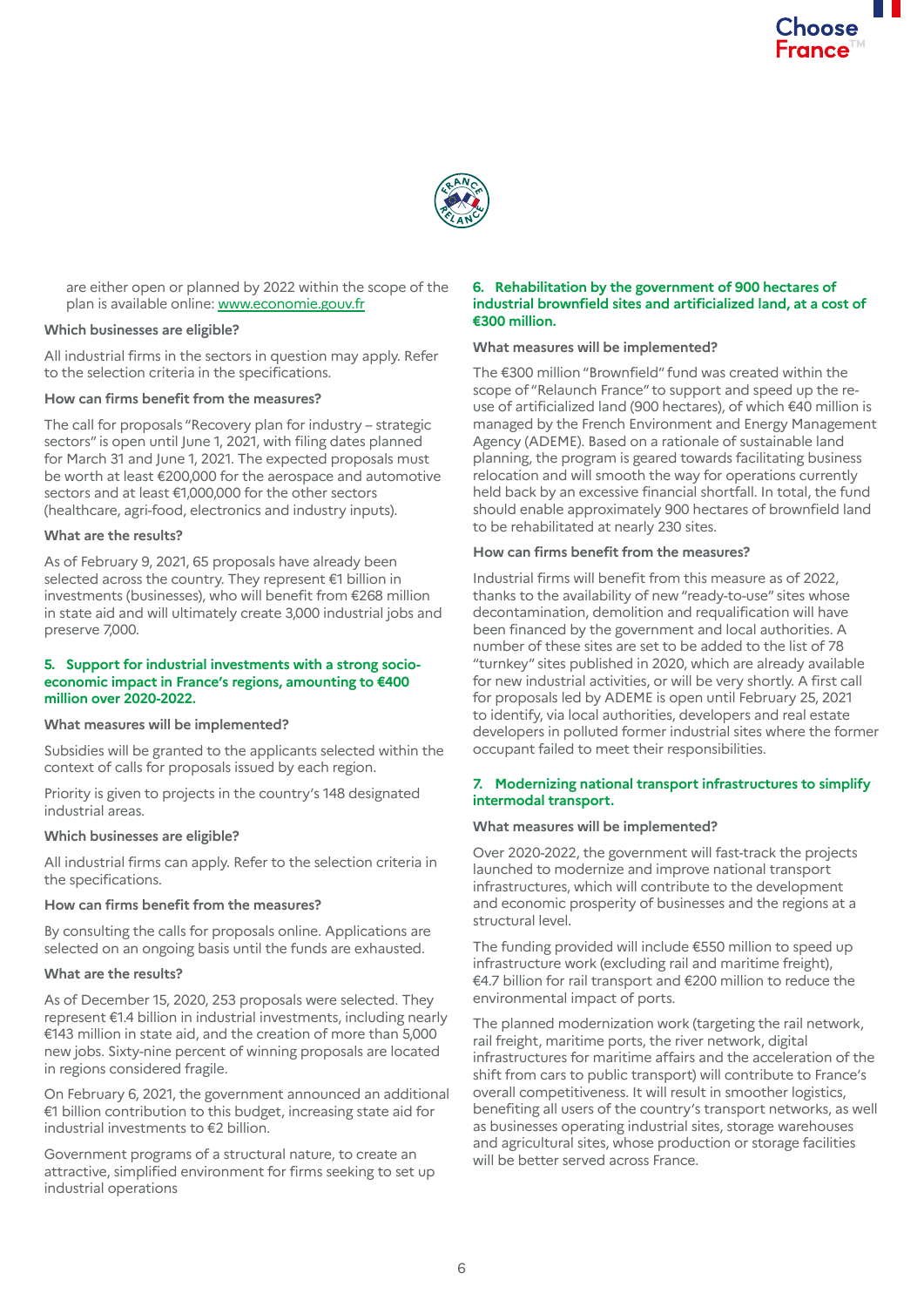

Protecting jobs, promoting the recruitment of young people and facilitating career changes

## **8. Financial incentives to stimulate youth employment totaling €6.5 billion.**

## **What measures will be implemented?**

Recruitment bonuses will be introduced to encourage the recruitment of young people and thereby contribute to the government's objective of creating 160,000 jobs in 2021:

- \ €4,000 for the recruitment of an individual under the age of 26 on a permanent contract or a fixed-term contract lasting more than three months (the mechanism is applicable on a pro rata basis according to the duration of the contract and will be in place until March 31, 2021).
- Between €5,000 and €8,000 for the recruitment of an apprentice or a student on a work-study program (measure in place until February 28, 2021)

## **How can firms benefit from the measures?**

Applications must be submitted via the ad hoc remote services platform of the Service and Payment Agency, open since October 1, 2020. ASP has also set up a help number for employers: 0 809 549 549.

#### **Which businesses are eligible?**

All businesses, regardless of their size. The request for assistance must be made within four months of the employee being hired.

#### **What are the results?**

Between August and December 2020, more than one million young people under the age of 26 were hired on contracts of at least three months. In 2020, 131,000 apprenticeship contracts benefited from exceptional aid for recruitment via "Relaunch France", contributing to the wider use of apprenticeships (495,000 apprenticeship contracts signed in the private sector in 2020, compared with 353,000 contracts in 2019, a figure that was already up 16% compared with 2018).

#### **9. Qualification training to develop the skills of young people and adapt those of employees to the strategic professions of tomorrow, in conjunction with each sector's professional bodies.**

#### **What measures are aimed at young people and employees?**

Following on from the Skills Investment Plan (Plan d'investissement dans les compétences – PIC) launched in 2018, and in addition to the efforts France has made in recent years to simplify the system to encourage firms to invest in the skills of their employees, new measures are being introduced to expand the training that France offers in strategic professions and to facilitate professional training:

- \ Employee personal training accounts (Compte personnel de formation – CPF) will be topped up to cover 100% of their out-of-pocket expenses when they take training relating to a strategic sector (i.e. digital, ecological transition, sectors that face industrial relocation challenges).
- \ Roll-out of 100,000 qualifying training courses for young people who are preparing to enter the labor market and 15,000 certification courses to enhance the digital skills of employees, starting in November 2020 (in conjunction with My Training Account).
- \ Roll-out of digital platforms by training organizations and provision by the government of free digital learning content to modernize and extend access to continuing professional development.
- Launch of the new "Collective Transitions" scheme (January 15, 2021) to better anticipate the firm's economic changes by supporting volunteer employees in their planned and anticipated retraining. Retraining projects can be partially or fully funded by the State, depending on the size of the firm.

#### **10. Easier passage between private and public research, thanks to €300 million in funding.**

#### **What measures will be implemented?**

In order to retain R&D skills that are not immediately productive but are of strategic importance for business innovation and competitiveness, specific mechanisms are being launched:

- \ Private businesses can make their R&D staff available to a state-funded laboratory for up to 24 months, with 80% of their salary paid by the government.
- Young graduates working for a state-funded laboratory can be made available to private businesses, with 80% of their salary paid by the government.
- Post-doctorates funded by the government to the tune of 80%, on condition that they fall within the scope of collaboration between a business and a public laboratory.

#### **How can firms benefit from the measures?**

These mechanisms will be put in place by the end of the year. The practicalities remain to be defined.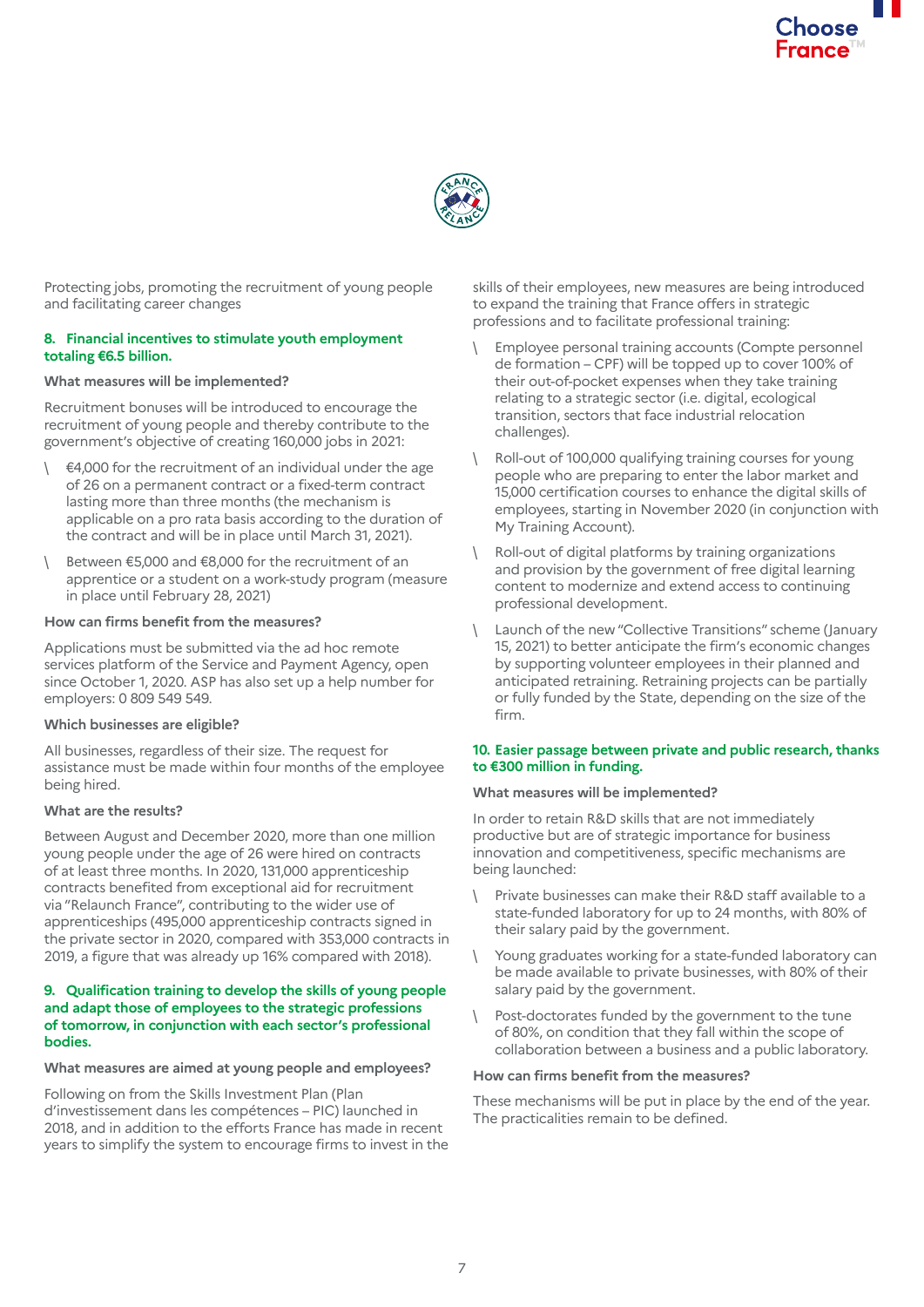

## **Which businesses are eligible?**

SMEs and mid-size companies will take priority. The measures are designed to support approximately 2,500 individuals/year, including 1,400 private-sector employees.

#### **11. More flexibility to preserve jobs and the long-term future of firms in the event that business slows down.**

#### **What measures will be implemented?**

Following on from the structural changes made to the shorttime working scheme launched by the government to protect jobs during the public health emergency, fresh adjustments have been made to the existing system, in addition to the creation of a new mechanism to offer greater predictability and flexibility to employers and employees affected by a decline in business:

- The statutory short-time working scheme (Dispositif d'activité partielle de droit commun – APDC), catering for the need for firms to adjust their level of activity on an occasional basis: three months, renewable once for up to six months, either consecutive or not, over a period of 12 consecutive months, during which (1) the employee receives an allowance for hours not worked equivalent to 60% of their gross salary and (2) the employer receives a government allowance covering 36% of the gross salary (up to a maximum of 4.5 times the statutory national minimum wage).
- The long-term short-time working scheme (Dispositif d'activité partielle de longue durée – APLD), when business is slow for longer periods: the employer can reduce working hours by 40 to 50%, for a period of up to 24 months (consecutive or non-consecutive) and over a total period of 36 consecutive months, during which (1) the employee receives an allowance for hours not worked equivalent to 70% of the gross salary and (2) the employer receives a government allowance covering 56% of the gross salary (up to a maximum of 4.5 times the statutory national minimum wage). The scheme may be used until June 30, 2022.

#### **How can firms benefit from the measures?**

By applying [online](https://activitepartielle.emploi.gouv.fr/apart/
)

#### **Which businesses are eligible?**

All businesses, regardless of their size, when they can prove that they are experiencing a temporary or sustained downturn in business due to the health crisis. The APLD can only be accessed if a collective agreement is in place (covering a site, a business, a group or a sector as a whole). Employers are also required to make commitments to government authorities regarding job preservation and professional development.

## **What are the results?**

The figures published by the Ministry of Labor in January 2021 confirm that these tools were made good use of in 2020 by firms affected by a decline in activity or closure, thereby making it possible to preserve jobs. Nearly 8.4 million employees were able to benefit from them during the first lockdown; 3.1 million in November 2020 and 2.4 million in December 2020 (second lockdown).

The new APLD tool really took off in the last quarter of 2020: 470,000 employees are currently covered by APLD requests; 39 agreements have so far been reached at branch level, 20 are under discussion. To date, compensation paid to businesses in respect of partial activity and long-term partial activity in 2020 is estimated at around €27 billion out of the €34 billion budgeted.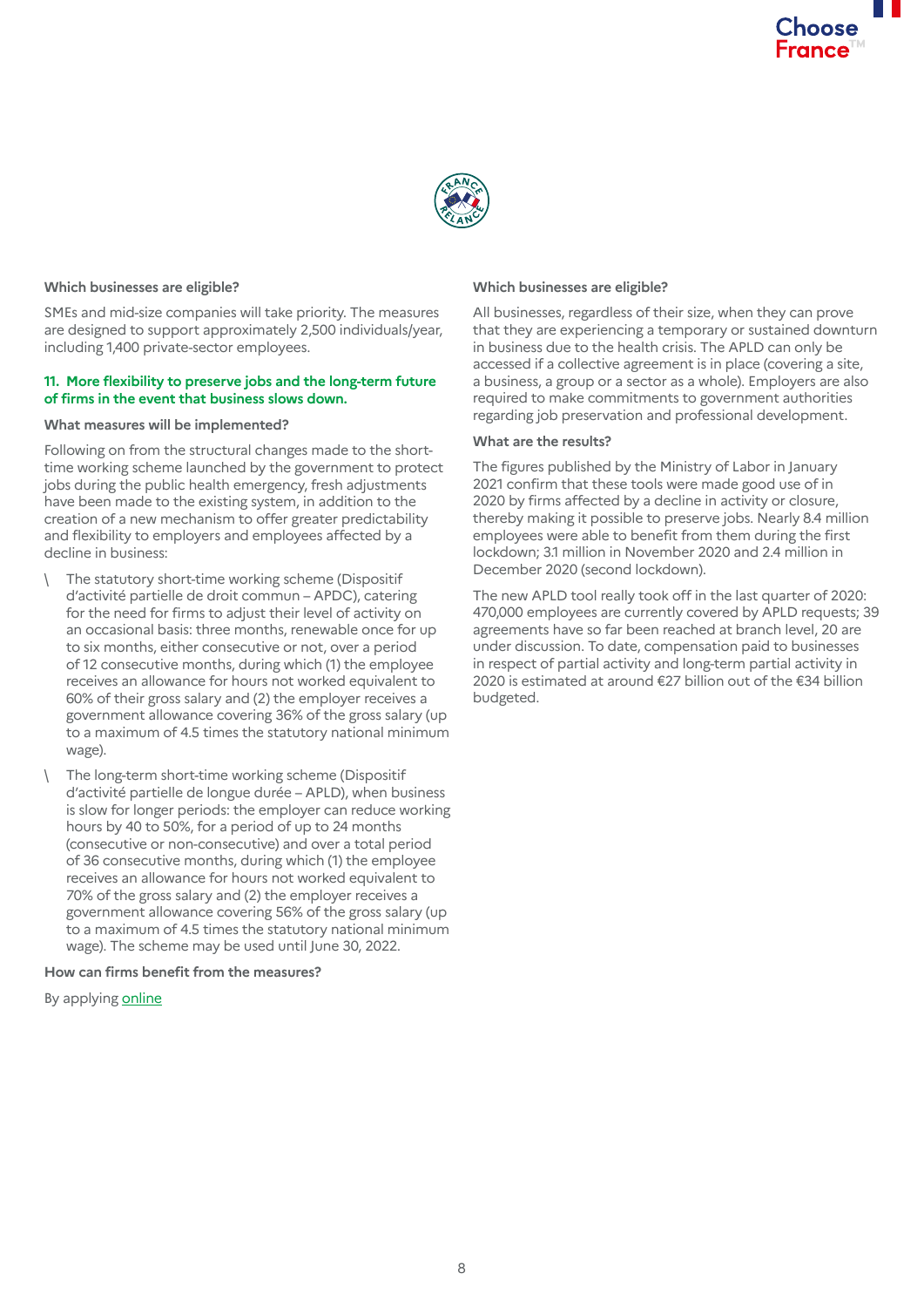

**ANGLAN** 

**PELANC** 

**PELANCHA** 

**ANCYANA**<br>RELANGAN

ANGANG CANGANG CANGAN

**ANGANC**ZANGANCZ<br>CYKRZANGANCZAN

*CLANGANCANCARICA* 

**ANC** 

AN.

 $A^N$ 

## **BUILDING THE FRANCE NeANC ANGRESOR OF 2030 TODAY BOOSTING INNOVATIO ARANCES IN FUTURE AND GREEN TECHNOLOGY SECTORS**  $C^{1/2}e^{\frac{1}{2}}$ **LAN RAN**

ؘڿۄڛڿؼڗڿڿڛڿؠ؆ڿ؊ؠڎۼؠڗڝٙػڒۼۑڕڿڮڗڿڮڗڿڮڗڿؿڒۼۄڛڝؘڎڔۄۣۺ<br>ۻؠڔڿۄۺڿؠۄڗڿؠۄۺڿؠڛڿؠۄڿؠۄڿؠۄڿؠۄڿؠۄۻۄۮؠۄڛڿؠۄڋۮۄۺڿ<br>؇ڿؠۄڿؠۄڿؠۄڿؠۄڗڿؠۄڗڿؠۄڗڿؠۄڿؠۄڿؠۄڿؠۄڿؠۄڿؠۄڿؠۄڿؠۄڮؠ<br>ٛڒۄڗڿڝڔڿؠۄڿؠۄڿؠۄڿؠۄڿؠۄڿؠۄڿؠۄڿؠۄڿؠؠڿؠؠڔڿؠؠڿؠؠڔڿؠۄڿؠ<br>ٛۮۄڗڿڝڔڿؠۄڿؠۄڿؠۄڿؠۄڿؠۄڿؠ

**PANGAI** 

**NEANCY ANEANCY** 

**PELAND**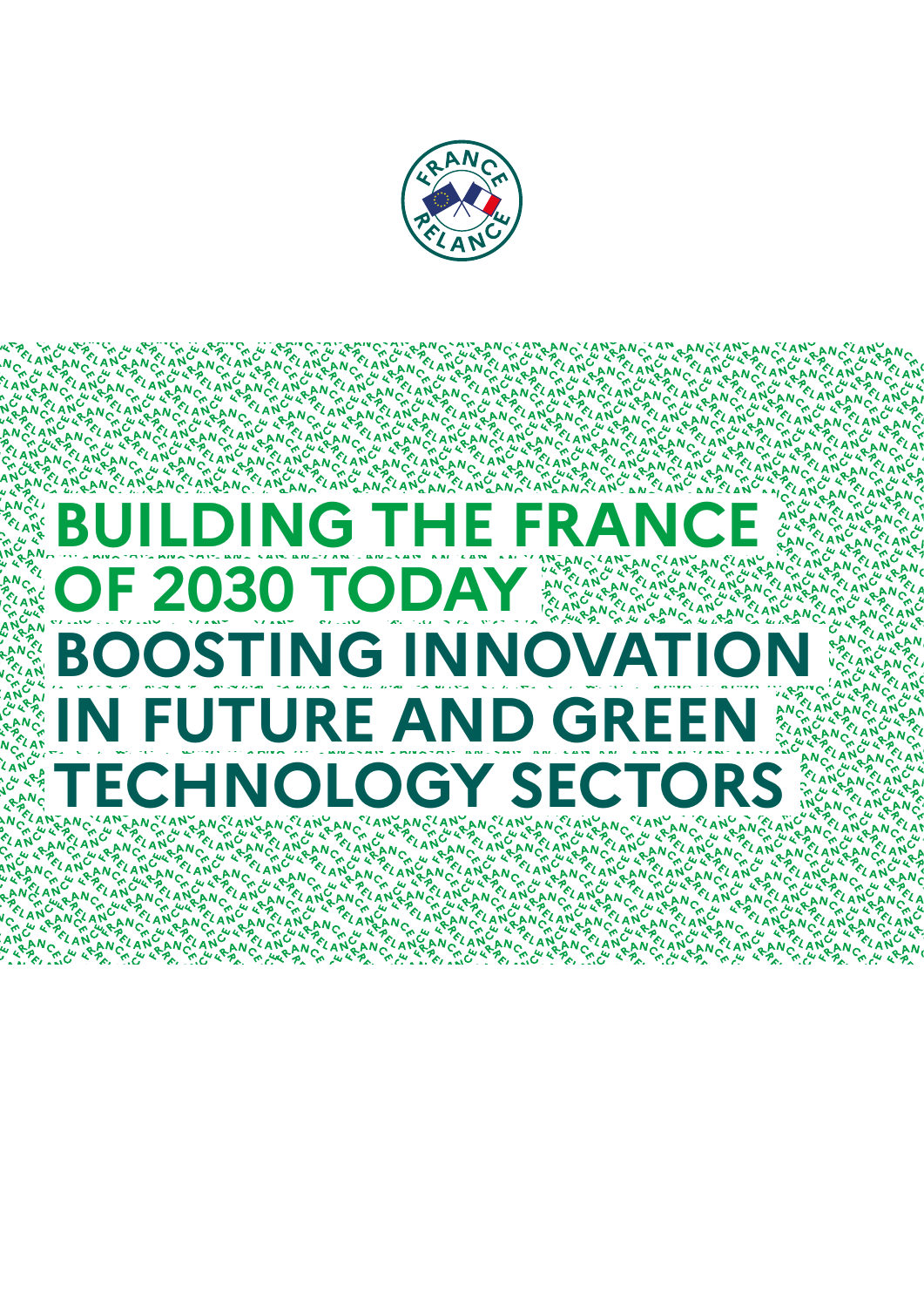

**"RELAUNCH FRANCE" MARKS THE LAUNCH OF STRUCTURAL MEASURES TO TRANSFORM THE FRENCH ECONOMY BY PLACING INNOVATION IN ALL ITS FORMS AT THE HEART OF ITS RECOVERY, THROUGH WIDESCALE INVESTMENT IN THE SECTORS WITH THE BRIGHTEST FUTURE. THE STIMULUS PLAN POSITIONS THE DIGITAL ECONOMY AND THE ENVIRONMENT AS TWO KEY DRIVERS OF THIS TRANSFORMATION. DIGITALIZING PRIVATE AND PUBLIC ECOSYSTEMS, GREENING INDUSTRIAL PROCESSES AND CLEAN MOBILITY ARE JUST THREE OF THE AREAS OFFERING MODERNIZATION AND DEVELOPMENT OPPORTUNITIES FOR BUSINESSES OPERATING IN FRANCE.**

Widescale investment in the technologies of the future to enhance the agility and competitiveness of the French economy in the eyes of businesses and researchers alike

## **1. Launch of the 4th National Investment Program.**

#### **What measures will be implemented?**

Launched 10 years ago, the National Investment Program (Programme d'investissements d'avenir – PIA) funds the entire innovation life cycle, supporting innovative products and services from testing to market launch. The 4th National Investment Program, whose target budget is €20 billion over five years, will invest €11 billion by 2022 within the scope of "Relaunch France", with a focus on two key structural areas:

- Funding for standout investments in sectors and technologies of strategic importance for competitiveness, the ecological transition and resilience. Target sectors include digital technologies (cloud computing, quantum technologies, cybersecurity, artificial intelligence, EdTechs, etc.), healthcare (digital healthcare and bioproduction of innovative therapies) and the space industry.
- \ Funding for higher education, research and innovation ecosystems based on a structural and predictable approach, so as to speed up the transfer of technologies from the academic sphere to the world of business.

#### **How can firms benefit from the measures?**

Project selection and funding will take place primarily through calls for proposals published on an ad hoc basis that firms can consult at any time.

## **Which businesses are eligible?**

Eligibility and selection criteria will be set out in specifications that are currently being drafted.

Offering an environment conducive to business modernization and development

## **2. Increased government support (€400 million) for the widescale digitalization of the production ecosystem.**

#### **What measures will be implemented?**

To help businesses in France move upmarket and become more competitive, three measures are being launched:

- Auditing and support for SMEs/mid-size companies, enabling them to implement artificial intelligence solutions to modernize production facilities via the "Artificial Intelligence Booster" mechanism.
- \ Financial support (in the form of a subsidy of up to 40% of the amount of the investment) for industrial firms that invest in the technologies of the future (e.g. robotization tools, additive manufacturing and modernization of production facilities).
- Supporting micro-enterprises and SMEs to familiarize them with digitalization, via France Num.

## **How can firms benefit from the measures?**

Support schemes: France Num; Subsidies for industrial firms.

## **Which businesses are eligible?**

All micro-enterprises, SMEs and mid-size companies wishing to embrace the digitalization processes set up by "Relaunch France".

#### **What are the results?**

In December 2020, 2,156 firms benefited from digital diagnostics via France Num. The system will gradually ramp up, in particular via a future call for proposals launched by Bpifrance. After an experimental phase at the end of 2020 in partnership with Bpifrance, the "Artificial Intelligence Booster" system will be strengthened and rolled out to the entire country in 2021. Finally, 7,300 applications were received by the office in charge for industrial firms investing in the technologies of the future.

#### **3. Speeding up the digital transformation of the government and the country's regions.**

A budget of €1.5 billion will be made available between now and 2022 to fund government and local authority digital transformation projects. These will serve to improve public services and the administrative environment inhabited by businesses and citizens (e.g. through increased digitalization of public services).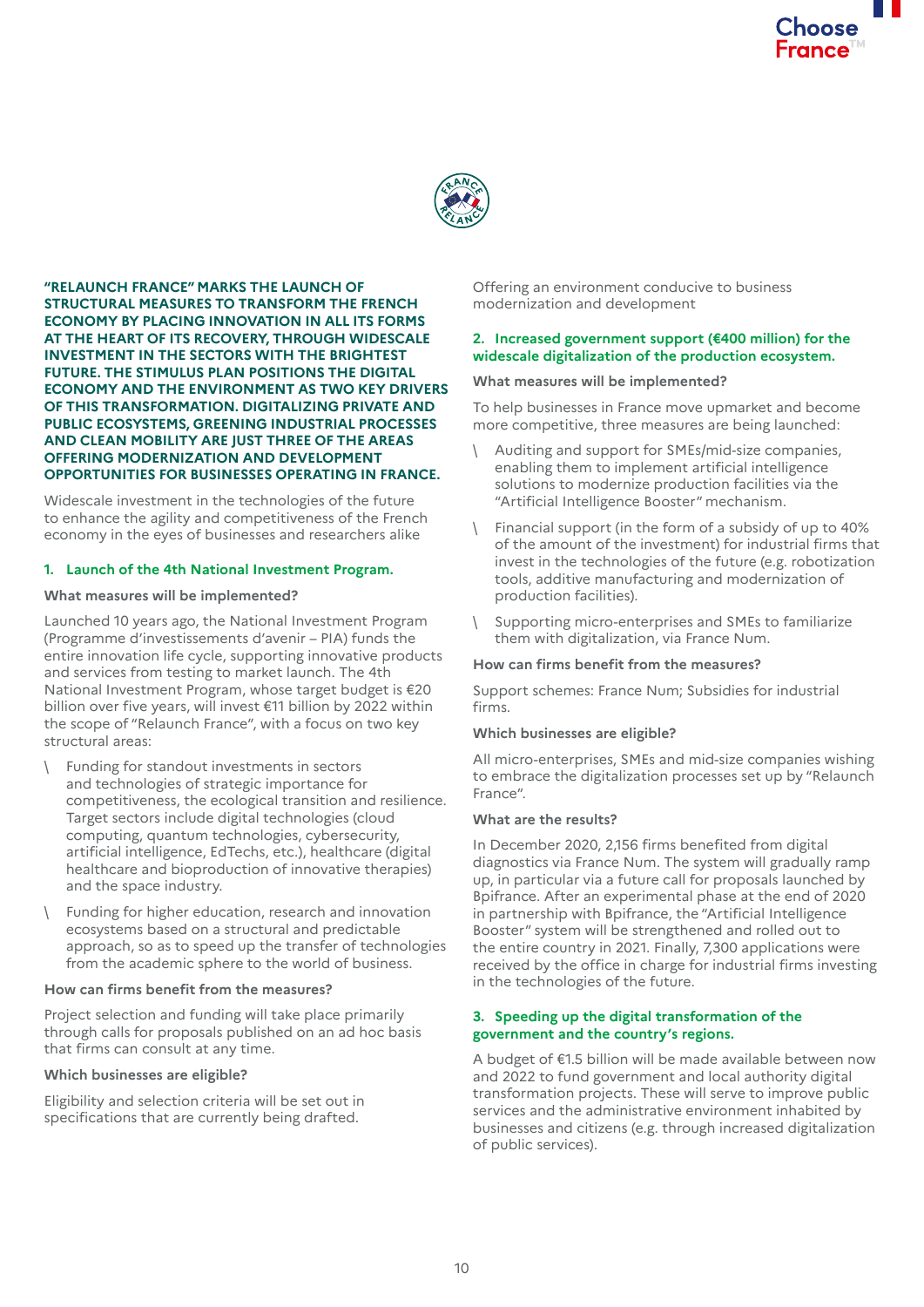

## **4. Supporting startups that develop disruptive technologies, with funding of €2.2 billion.**

## **What measures will be implemented?**

"Relaunch France" embodies the government's deep commitment to the development of disruptive digital technologies (e.g. artificial intelligence, cloud and quantum computing) by providing €500 million in financial support, between now and 2022, to startups that have picked up this challenge. It will do so through various mechanisms:

- Support in the form of equity capital.
- Acquisition of stakes in startups.
- Contributions to investment funds.

The technologies in question are the subject of specific plans unveiled as and when necessary. Among these, the National Strategy on Quantum Technologies, with €1.8 billion for the next five years, was presented by the President of France on January 21, 2021. On February 18, 2021, the French government also announced a national "cybersecurity" strategy, with €1 billion, half of which will be dedicated to R&D support.

#### **How can firms benefit from the measures?**

By consulting the strategies published as and when and by contacting Bpifrance.

Managing the transition to a more modern, more sustainable and greener economy, while positioning France at the forefront of new green technologies

#### **5. Supporting the decarbonization of industry, a key medium-term performance driver, with a budget of €1.2 billion.**

#### **What measures will be implemented?**

\ Financial support to boost energy efficiency and adapt industrial processes:

The funding will take the form of subsidies for applicants selected through the calls for proposals managed by the French Environment and Energy Management Agency (ADEME). The IndusEE 2020 call for proposals is closed and will be followed by similar calls for proposals in 2021 and 2022.

The goal is to support the sectors and sites identified as producing the most emissions (e.g. cement works, metallurgy). For projects involving an investment of more than €3 million, calls for proposals are issued by ADEME. For smaller projects, "over-the-counter" support will be

provided by the Service and Payment Agency (ASP), based on a list of eligible facilities.

Long-term support for projects set up to produce "lowcarbon" heat will target both investment in facilities and their operation, so as to offset the total cost differential between heat production from biomass or solid recovered fuels and the alternative fossil fuel-based solution, over a period of several years. This measure will be implemented through a series of calls for proposals issued by ADEME.

#### **How can firms benefit from the measures?**

By consulting the specifications of calls for proposals, which will be published here as and when the calls are issued. The scheme will seek to encourage projects that lead to greater energy efficiency, introduce processes more closely tailored to such requirements or reduce CO2 emissions at a lower cost to the public purse.

#### **Which businesses are eligible?**

All industrial firms operating in France whose processes rely to a large degree on the use of fossil fuels and which are keen to move towards low-carbon production methods.

#### **What are the results?**

Sixteen projects have already been selected following the calls for proposals published at the end of 2020.They represent €291 million in industrial investments; €61 million in state aid; 10% reduction in CO2 on average for the sites concerned and 237,000 tonnes of CO2 saved over one year.

6/ Helping to update and develop the agricultural equipment needed to drive the agri-ecological transition and adapt to climate change.

#### **What measures will be implemented?**

This measure has a budget of €250 million, supplemented by the National Investment Program 4 (PIA4), and involves three components:

- \ A conversion bonus for agricultural equipment, enabling farmers to invest in more resource-efficient tools and harness innovation to reduce the use of phytosanitary products.
- Financial support for businesses that design and manufacture agricultural equipment, to promote innovation and the modification of equipment for new uses.
- Support for investments to improve resilience in the face of climate hazards (equipment, resource management).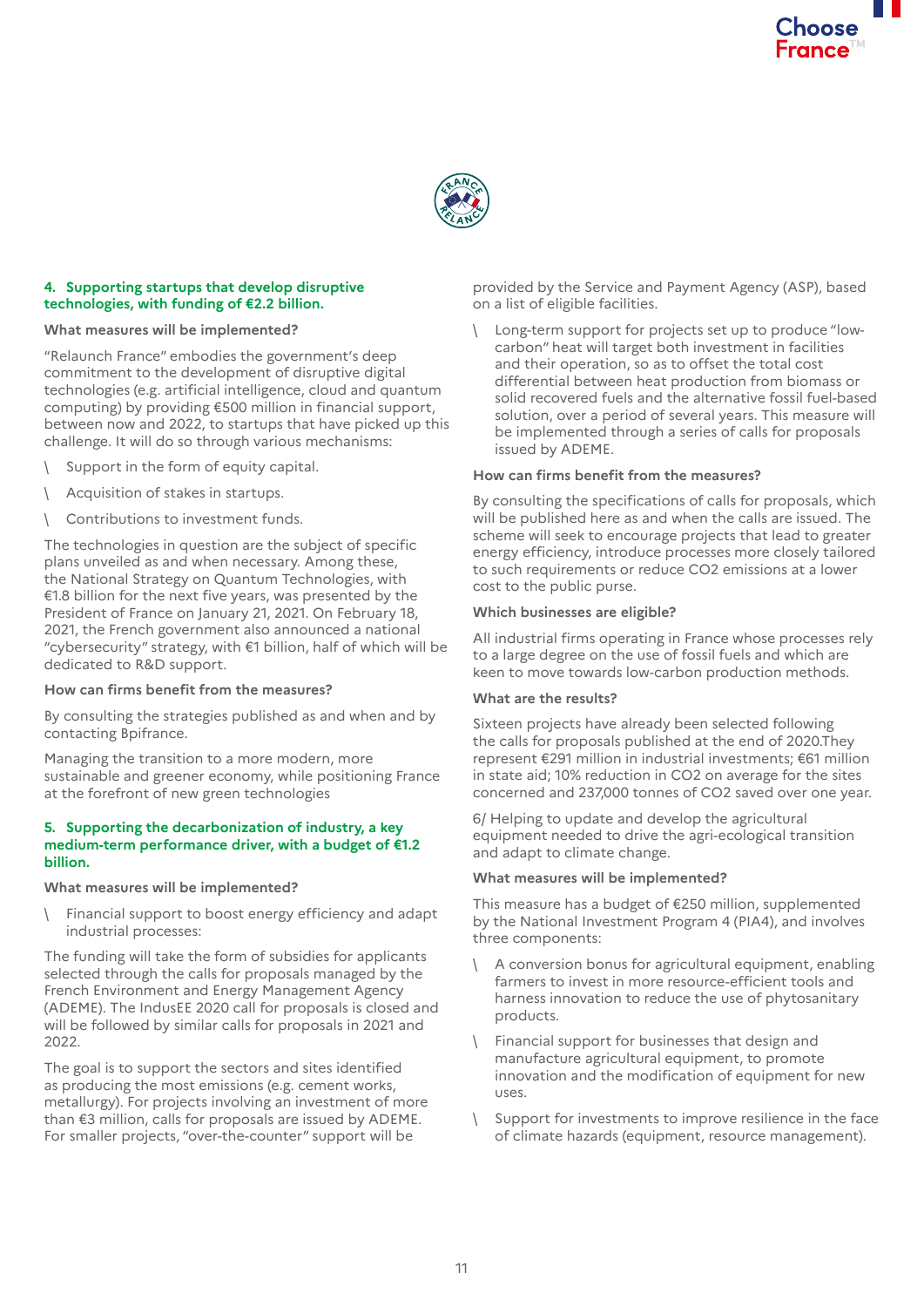

## **7. Supporting the growth of the highly strategic green hydrogen sector in France.**

## **What measures will be implemented?**

This component of the stimulus plan will receive €7 billion in investment between now and 2030, including €2 billion by 2022. The loans initially granted as part of the stimulus plan will later be supplemented by the National Investment Program.

There will be three parts to this strategy:

- Direct support for corporate projects, to enable French businesses to offer a range of hydrogen solutions.
- \ Creation of a mechanism to support water electrolysis hydrogen production through calls for tender and production subsidies.
- Launch of an Important Project of Common European Interest (IPCEI) recognized by the European Commission, thereby making it eligible for government funding. Its purpose will be to support the industrial deployment of these technologies across the country and the development of demonstrators.

## **How can firms benefit from the measures?**

ADEME and Bpifrance will be the designated points of contact for project sponsors interested in supporting these initiatives, which can take various forms: calls for proposals, subsidies, subsidized loans, refundable advances and venture capital. The current timetable is as follows:

From the end of 2020 the following were launched:

- \ An ADEME call for proposals for "Regional Hydrogen Ecosystems" to enable the deployment of largescale regional ecosystems (consortia comprising local authorities and industrial solutions providers). Open until September 14, 2021, it will receive funding of €275 million by 2023.
- \ A call for proposals focusing on "technological building blocks and demonstrators", to develop or improve the components and systems used in the production and transportation of hydrogen and in its applications (transport, energy production). It will also provide support to French-based demonstrator projects that include a strong value-creation component and boost the sector's ability to develop new solutions and develop structurally. Open until December 31, 2022, it will receive funding of €350 million until 2023.
- The National Investment Program's equity investment schemes will be harnessed to fund businesses that require support for the development of innovative

technologies (Eco-Technology Fund), for industrial deployments through the Corporate Fund for Industrial Projects (Fonds des sociétés de projets industriels – SPI) or for pioneering market launches in the energy infrastructure field (ADEME Investments).

## **In 2021:**

- \ Development of an Important Project of Common European Interest (IPCEI) in the field of hydrogen. The project's scope will include support for the development and industrial launch of electrolyzers to produce decarbonized hydrogen, but also for the deployment of these solutions across industry. It will also offer backing to electrolyzer "gigafactory" projects in France, as well as to the industrial deployment of other technological building blocks (fuel cells, tanks, materials, etc.), so as to incorporate them into the wider European value chain. France will provide a one-off €1.5 billion financial contribution to this initiative.
- \ A call for expressions of interest within the framework of the "Hydrogen Applications" Priority Research Program. Overseen by the National Research Agency, this Priority Research Program will support upstream research and lay the foundations for the next generation of hydrogen technologies (batteries, tanks, materials, electrolyzers, etc.). It will contribute to boosting French excellence in hydrogen research and will be funded to the tune of €65 million.

## **In 2022:**

\ A call for tenders within the scope of the support mechanism for the production of decarbonized hydrogen, which is based on production subsidies.

## **Which businesses are eligible?**

All micro-enterprises, SMEs and mid-size companies that operate in France and are keen to contribute to the development of a green hydrogen sector in the country.

#### **8. Promoting the circular economy and short supply chains through re-use and recycling.**

## **What measures will be implemented?**

There are four components to this initiative:

Supporting re-use and activities that help reduce the use of plastics, particularly single-use plastics: support for businesses, development of logistics infrastructures and washing plants, support for the acquisition of alternative equipment in mass catering, etc.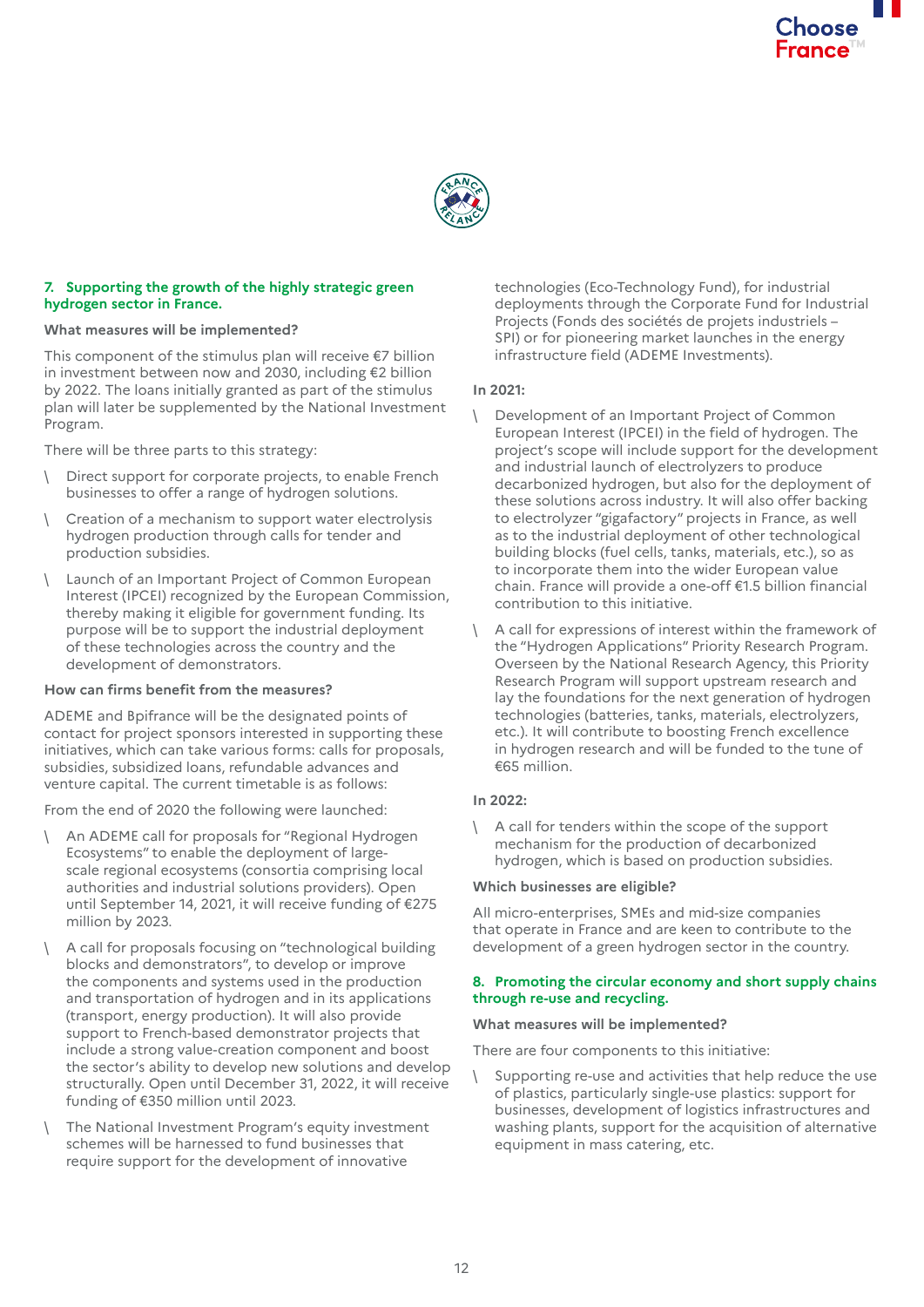

- \ Financial support for plastic recycling: financial support for feasibility studies and trials geared towards the use of recycled plastics, financial support to help businesses invest in modifications to their equipment to allow more recycled plastics to be incorporated into products, as well as support for the acquisition of equipment allowing the use of alternatives to plastics.
- Support for the modernization of waste sorting centers and biowaste recovery facilities. This support will take the form of specific funding for local authorities, as well as investment support for facilities that produce energy from solid recovered fuels (SRF).
- Support for the modernization of waste sorting centers, recycling plants and waste recovery systems.

The funding needed for these measures will be provided by supplementary contributions from the ADEME "Circular Economy" fund over 2020-2022, i.e. an additional €226 million for the first three components and €274 million for the fourth.

## **How can firms benefit from the measures?**

Businesses wishing to modify their industrial processes will be offered financial support from the "Circular Economy" fund, either via an "over-the-counter" approach or through calls for proposals issued by ADEME and/or Bpifrance.

The "Objectif recyclage plastiques (ORPLAST)" call for proposals is open until September 15, 2022, with interim filings on: March 1, 2021, July 1, 2021, December 1, 2021, and April 1, 2022. Calls for proposals are planned for 2021 in the other themes of the circular economy and waste.

An unprecedented financial development plan to speed up modernized transport infrastructures, promote green mobility and support building energy renovation.

## **9. Developing and promoting clean daily mobility**

## **What measures will be implemented?**

\ The stimulus plan sets aside €1.2 billion to improve public transport and develop a cycling plan. This may be supplemented by funding provided under the European "REACT EU" program, in addition to the funds allocated to support local investment. This investment will serve to ramp up the expansion of the cycle lane network at an unprecedented pace and to develop day-to-day rail travel in the most densely populated towns and cities by improving service frequency, capacity and price integration for users, while also developing new

public transport services in urban areas (buses, RERs, metro, trams). All of these projects will be launched over 2020-2022 and will come on stream between 2021 and 2023/2024.

The scheme to promote the purchase of clean vehicles will receive €1.9 billion in financial support between 2020 and 2022. This support will include a conversion bonus for the replacement of light vehicles, financing or cofinancing to speed up the deployment of electric vehicle charging stations, and a conversion or acquisition bonus targeted at electric or hydrogen-powered heavy goods vehicles.

## **How can firms benefit from the measures?**

In respect of public transport and the cycling plan, projects will be put forward by local authorities and selected through calls for proposals. In Ile de France (Paris region), projects will be accelerated within the framework of the agreement set up between the government and the region.

Conversion bonuses and the automotive bonus came into force in June and August 2020, following the publication of the support plan for the automotive sector.

## **What are the results?**

A total of 103,477 ecological bonuses were awarded in 2020, as well as 167,000 conversion bonuses.

## **10. An ambitious energy renovation program for public and private buildings**

## **What measures will be implemented?**

€6 billion will be allocated to the energy renovation of public and private buildings.

€2 billion will be devoted to encouraging the energy renovation of private buildings by households. Spread over 2021 and 2022, this funding will serve to amplify and improve the results obtained by existing support mechanisms for energy renovation (including "MaPrimeRénov'"). All of these measures will be implemented by early 2021.

The government will invest €4 billion in the energy renovation of public buildings (government buildings, higher education and research buildings, local authority buildings, etc.), targeting an estimated 15 million square meters of renovated floor space. This rehabilitation will cover works categorized as major building maintenance or building systems upgrades (e.g. structural insulation), in addition to large real estate projects that go beyond energy renovation.